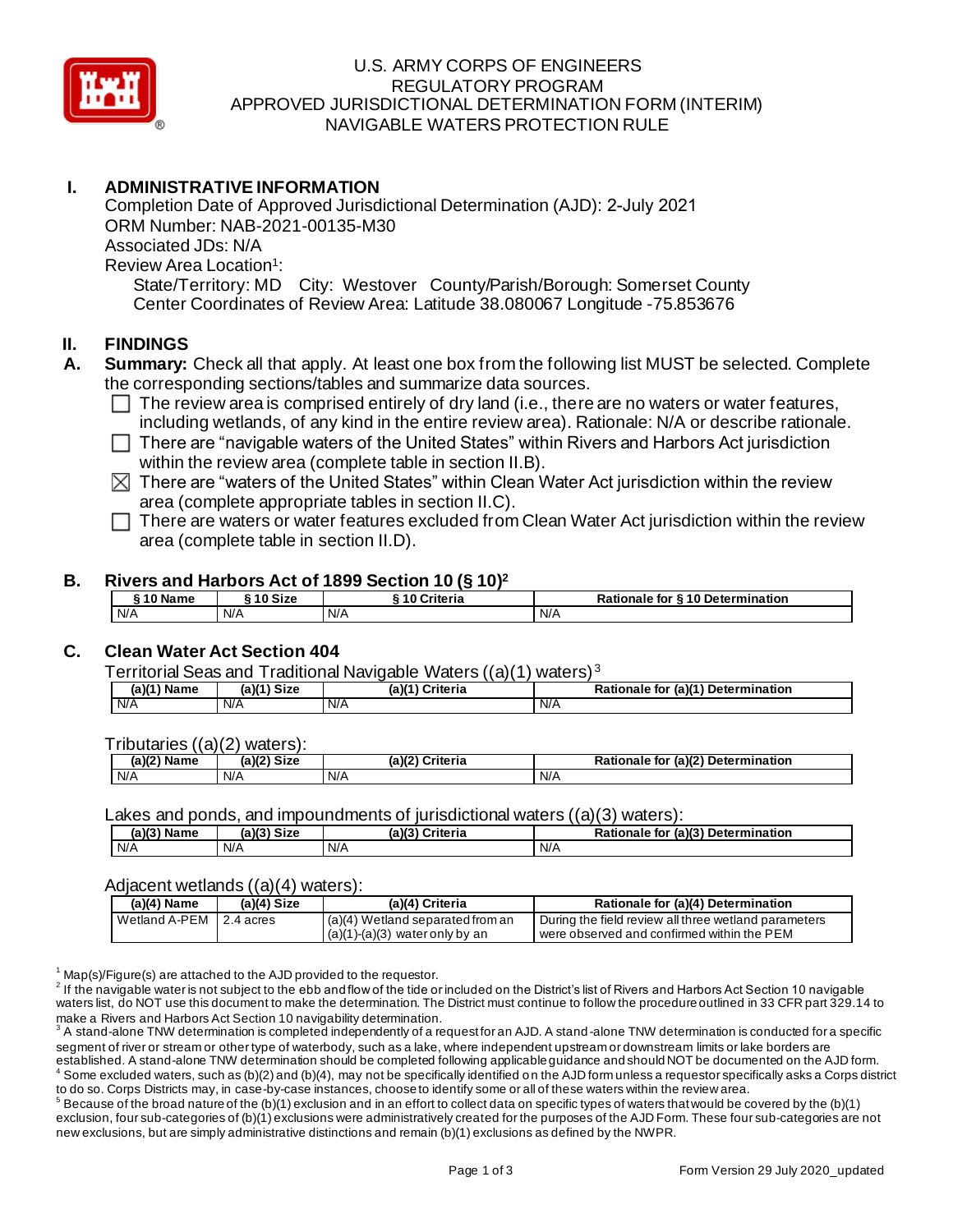

## U.S. ARMY CORPS OF ENGINEERS REGULATORY PROGRAM APPROVED JURISDICTIONAL DETERMINATION FORM (INTERIM) NAVIGABLE WATERS PROTECTION RULE

|               |               | artificial structure allowing a direct<br>hydrologic surface connection<br>between the wetland and the (a)(1)-<br>$(a)(3)$ water in a typical year                                                                         | wetland using the 1987 Corps Wetlands Delineation<br>Manual and Regional Supplement. The PEM wetland is<br>located at the northern portion of the site that was<br>previously disturbed but is part of the overall Wetland<br>A. A typical year assessment was conducted and is<br>described in Section III.B. The weight of evidence<br>approach supports the conclusion that the PEM<br>wetland is present during a typical year and is<br>jurisdictional.                                                                                                                                                                                      |
|---------------|---------------|----------------------------------------------------------------------------------------------------------------------------------------------------------------------------------------------------------------------------|---------------------------------------------------------------------------------------------------------------------------------------------------------------------------------------------------------------------------------------------------------------------------------------------------------------------------------------------------------------------------------------------------------------------------------------------------------------------------------------------------------------------------------------------------------------------------------------------------------------------------------------------------|
| Wetland A-PFO | $103.6$ acres | (a)(4) Wetland separated from an<br>$(a)(1)-(a)(3)$ water only by an<br>artificial structure allowing a direct<br>hydrologic surface connection<br>between the wetland and the (a)(1)-<br>$(a)(3)$ water in a typical year | During the field review all three wetland parameters<br>were observed and confirmed within the PFO<br>wetland using the 1987 Corps Wetlands Delineation<br>Manual and Regional Supplement. The PFO wetland<br>directly abuts n intermittent ditch directly offsite. A<br>typical year assessment was conducted and is<br>described in Section III.B. The weight of evidence<br>approach supports the conclusion that the PFO wetland<br>is present during a typical year and is jurisdictional<br>because it abuts the intermittent ditch and has a direct<br>hydrological connection to an offsite unnamed tributary<br>to Big Annemessex River. |

# **D. Excluded Waters or Features**

| Excluded waters $((b)(1) - (b)(c))$<br>. (h)(12))4· |                       |                        |                                              |  |
|-----------------------------------------------------|-----------------------|------------------------|----------------------------------------------|--|
| <b>Exclusion Name</b>                               | <b>Exclusion Size</b> | Exclusion <sup>®</sup> | <b>Rationale for Exclusion Determination</b> |  |
| N/A                                                 | N/A                   | N/A                    | N/A                                          |  |

## **III. SUPPORTING INFORMATION**

- **A. Select/enter all resources** that were used to aid in this determination and attach data/maps to this document and/or references/citations in the administrative record, as appropriate.
	- **\_X\_** Information submitted by, or on behalf of, the applicant/consultant: *Wetland Delineation Report, Somerset County Landfill-Adjacent Parcel, dated March 2020.* This information *is* sufficient for purposes of this AJD. Data sheets prepared by the Corps: *Title(s) and/or date(s).*
	-
	- **\_X\_** Photographs: Provided in the Wetland Delineation Report*.*
	- **\_X\_** Corps Site visit(s) conducted on: *April 19, 2021*
	- **\_\_\_** Previous Jurisdictional Determinations (AJDs or PJDs): *ORM Number(s) and date(s).*
	- **\_X\_** Antecedent Precipitation Tool: *provide detailed discussion in Section III.B.*
	- **\_X\_** USDA NRCS Soil Survey: *Online Soil Mapper, Access on February 4, 2020*
	- **\_X\_** USFWS NWI maps: *NWI Online Mapper Access on February 4, 2020*
	- **\_X\_** USGS topographic maps: *USGS Topo Mat Dated February 4, 2020*

#### **Other data sources used to aid in this determination:**

| Data<br>(select)<br>Source | e and other relevant information :<br>Name<br>and/or<br>date                                          |
|----------------------------|-------------------------------------------------------------------------------------------------------|
| 1000<br>Sources<br>บวษว    | $- \cdot \cdot$<br>$\cdots$<br>: Online Database<br>-iles<br>Topographic<br><b>Historical</b><br>いついつ |

 $1$  Map(s)/Figure(s) are attached to the AJD provided to the requestor.

 $^2$  If the navigable water is not subject to the ebb and flow of the tide or included on the District's list of Rivers and Harbors Act Section 10 navigable waters list, do NOT use this document to make the determination. The District must continue to follow the procedure outlined in 33 CFR part 329.14 to make a Rivers and Harbors Act Section 10 navigability determination.

 $^3$  A stand-alone TNW determination is completed independently of a request for an AJD. A stand-alone TNW determination is conducted for a specific segment of river or stream or other type of waterbody, such as a lake, where independent upstream or downstream limits or lake borders are established. A stand-alone TNW determination should be completed following applicable guidance and should NOT be documented on the AJD form. Some excluded waters, such as (b)(2) and (b)(4), may not be specifically identified on the AJD form unless a requestor specifically asks a Corps district

to do so. Corps Districts may, in case-by-case instances, choose to identify some or all of these waters within the review area.  $^5$  Because of the broad nature of the (b)(1) exclusion and in an effort to collect data on specific types of waters that would be covered by the (b)(1) exclusion, four sub-categories of (b)(1) exclusions were administratively created for the purposes of the AJD Form. These four sub-categories are not new exclusions, but are simply administrative distinctions and remain (b)(1) exclusions as defined by the NWPR.